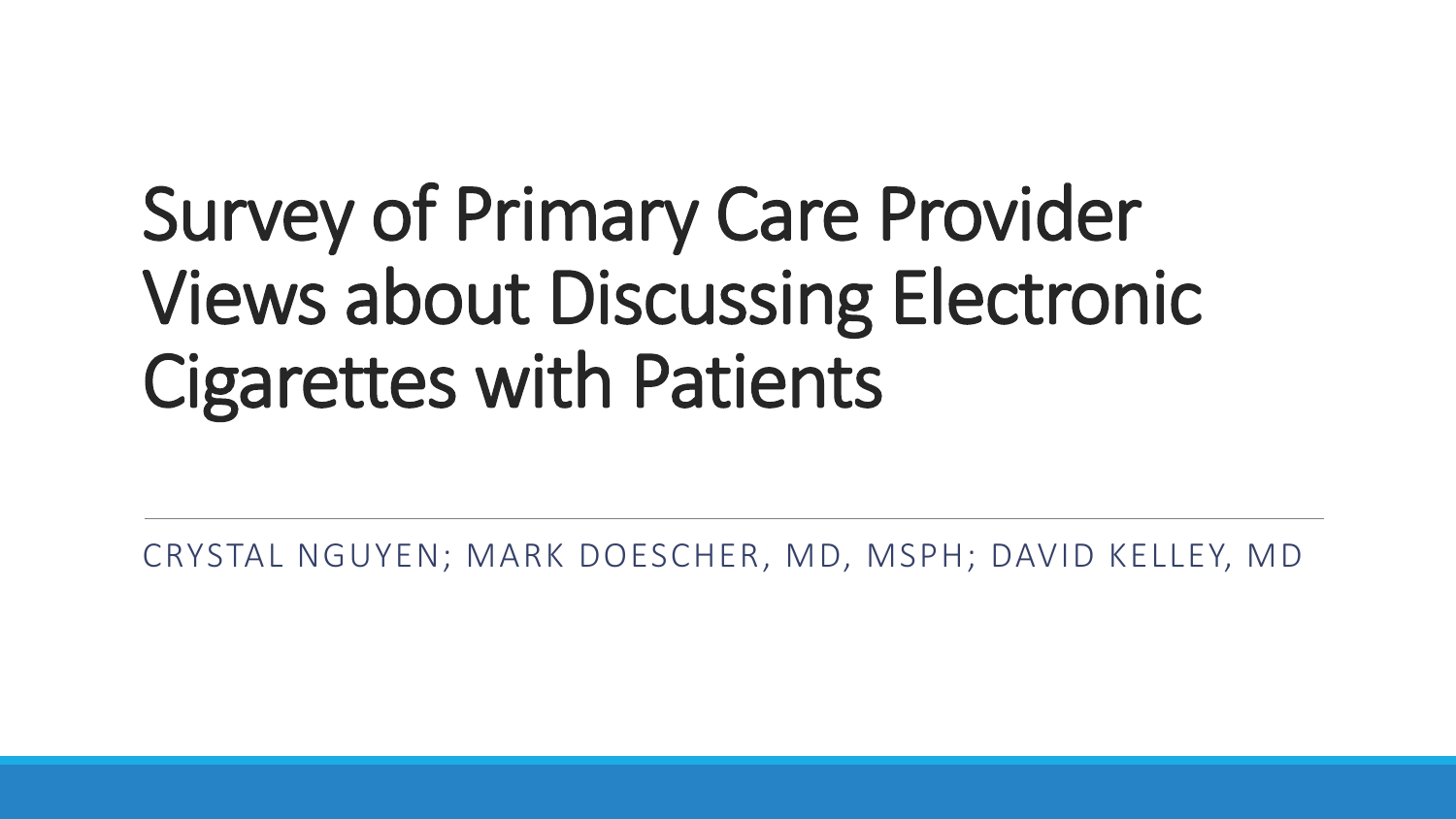## Mechanism behind E-Cigarettes



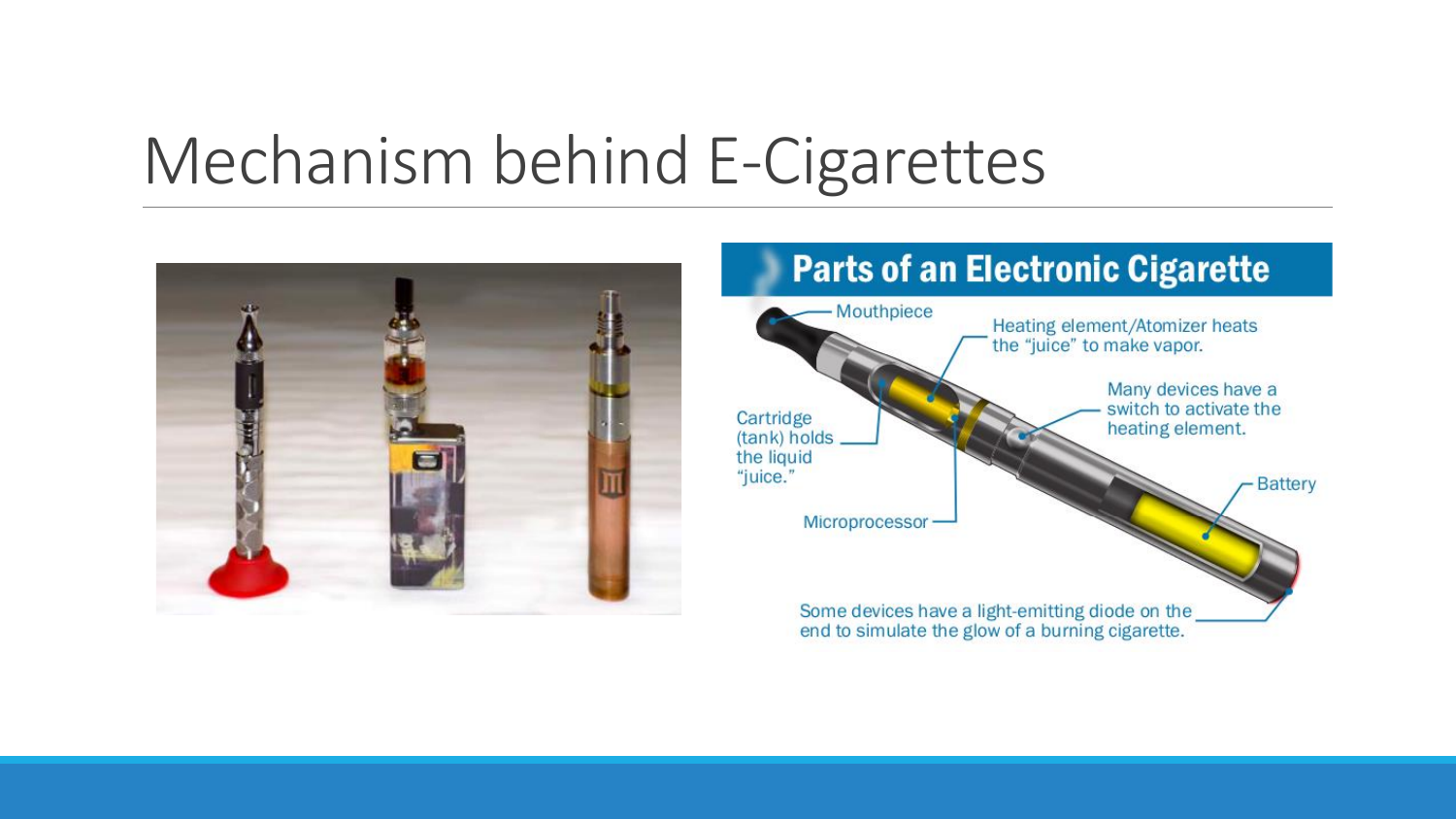# Societal Trends

### Adolescents:

- Sold in flavors
- In 2015, 16% of high school and 5.3% of middle school students reported use (Tushar Sing 2016)
- From e-cigarette use, more likely to transition to combustible tobacco use (Brian A. Primack 2015)
- Considered as "gateway" to nicotine addiction

#### Adults:

- Report use of e-cigarettes as complete replacement for combustible cigarettes (Carla J. Berg 2014)
- Survey of > 10,000 adult smokers, who are motivated to quit, report that half tried ecigarettes (Regan AK 2013)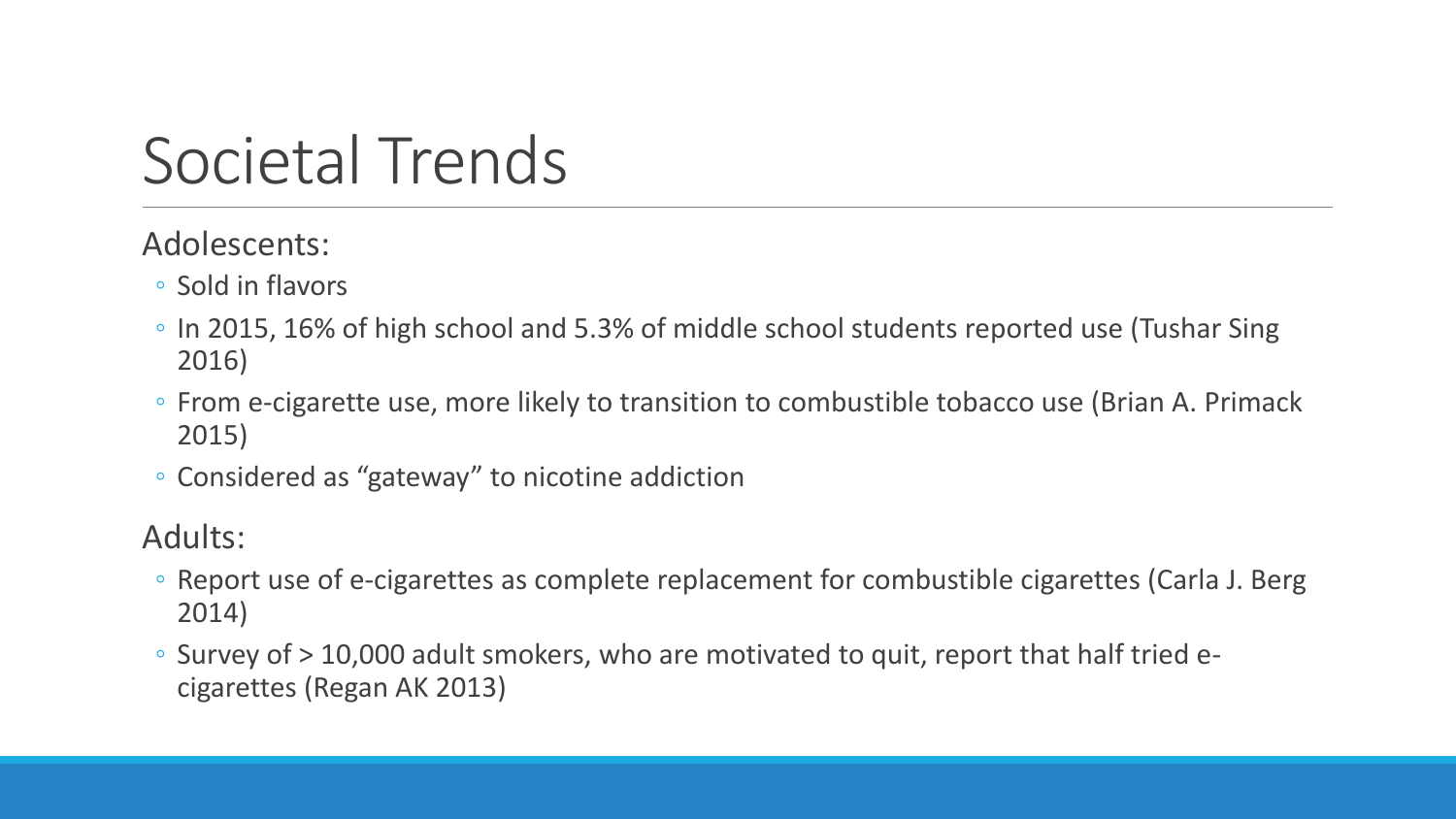# Trends in Primary Care

- Findings from a survey administered to patients at OU Family Medicine:
	- Younger participants and those with less education more often reported e-cigarette use
	- Of the 28.4% who were current smokers, 74.5% had tried e-cigarettes
	- Of 22% who were former smokers, 36.8% reported e-cigarette use in their lifetime
	- 48.3% of patients were knowledgeable about the effects of e-cigarettes
	- 75.3 % of patients would want their PCP to discuss e-cigarettes with them during a clinic visit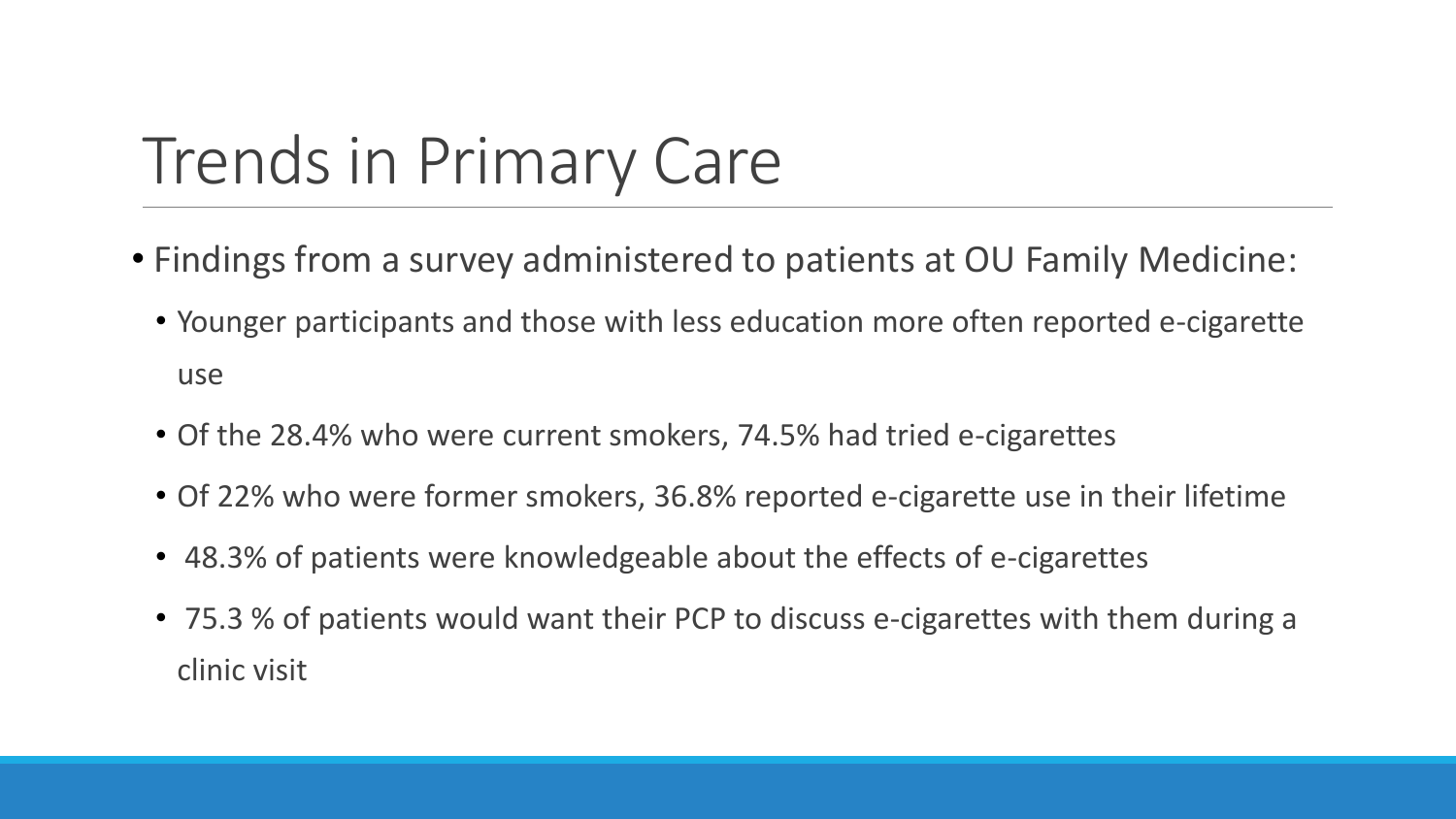# **Objective**

Ascertained primary care providers' perspectives on:

- The harms/benefits of e-cigarettes.
- The use of e-cigarettes in smoking cessation.
- Preferred method of educating patients on e-cigarettes.
- Comfort level of discussing e-cigarettes with patients.
- Desire to learn more about e-cigarettes.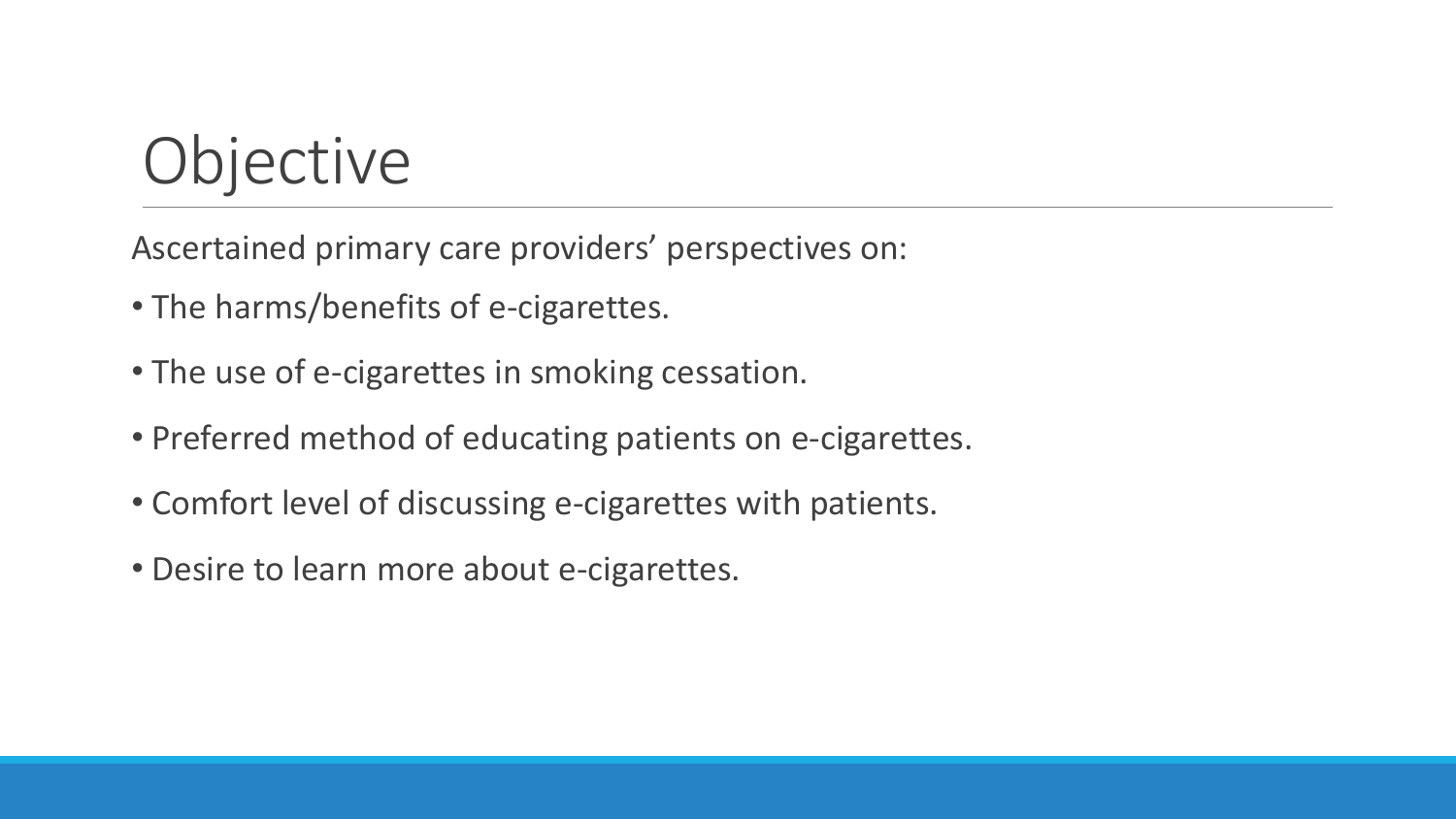# Methods

- Systematic, population-based sampling at OU Family Medicine
- Sample Size:
	- 18 Faculty Physicians
	- 36 Resident Physicians
	- 13 LPNs
	- 13 Medical Assistants (MA)
- 28 Item Paper Survey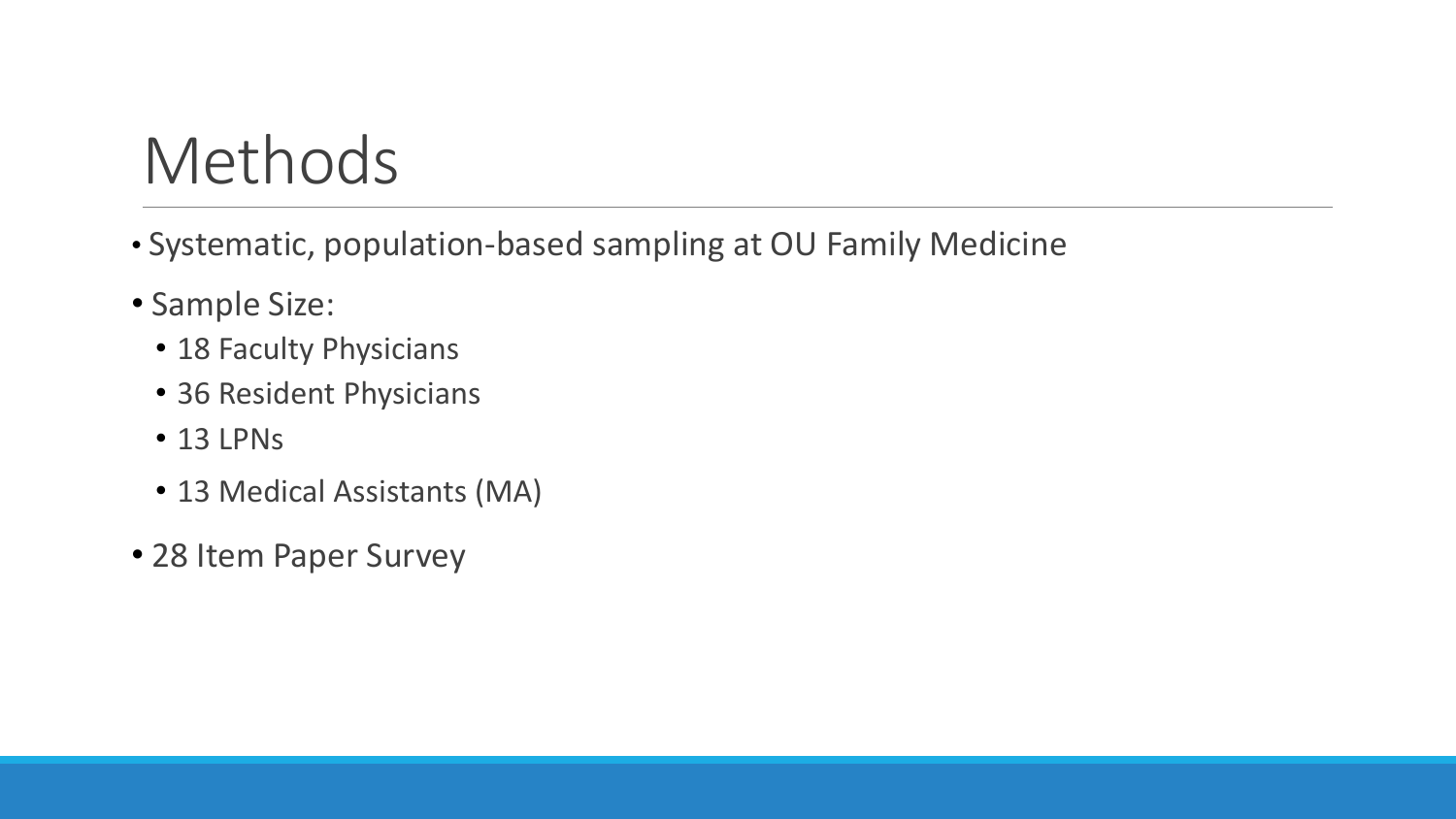# Demographics of Responses

|                    | % (n)       |  |  |
|--------------------|-------------|--|--|
| Age                |             |  |  |
| 18 to 29           | 33% (14)    |  |  |
| 30 to 44           | 40% (17)    |  |  |
| 45 to 64           | $21\%$ (9)  |  |  |
| $65+$              | $7\%$ (3)   |  |  |
| Gender *3% missing |             |  |  |
| Male               | $23\%$ (10) |  |  |
| Female             | 74% (32)    |  |  |

|                                | % (n)      |  |  |
|--------------------------------|------------|--|--|
| <b>Professional Role</b>       |            |  |  |
| <b>Resident Physician</b>      | 30% (13)   |  |  |
| <b>Faculty Physician</b>       | $21\%$ (9) |  |  |
| <b>Physician Assistant</b>     | 0          |  |  |
| <b>Nurse Practitioner/APRN</b> | 0          |  |  |
| Clinic Nurse (Rn, LPN)         | $21\%$ (9) |  |  |
| <b>Medical Assistant</b>       | 28% (12)   |  |  |
| Total                          | 43         |  |  |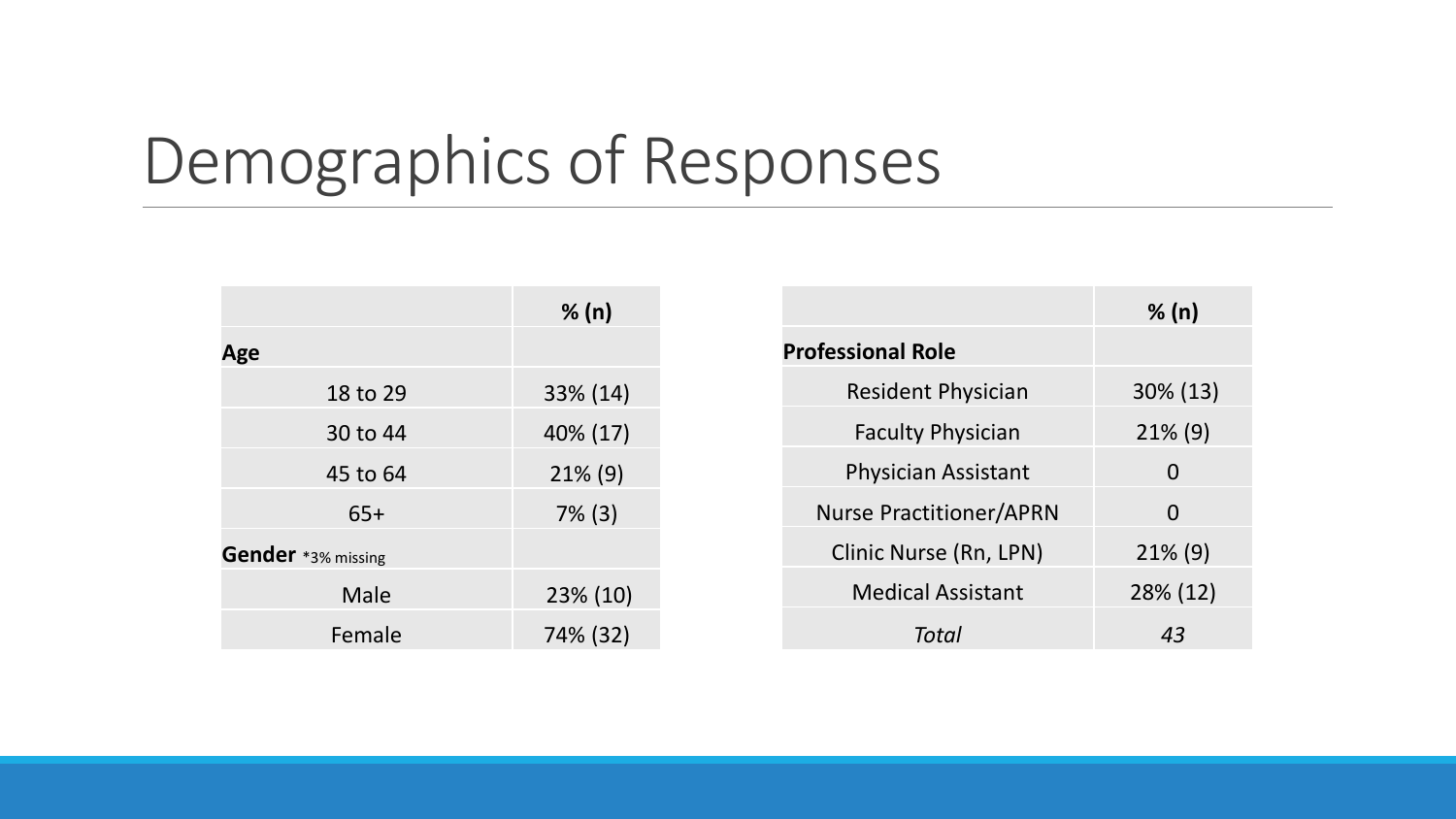## Previous Exposure to E-Cigarettes

|                                                                                                                           | <b>Yes</b> | <b>No</b> |
|---------------------------------------------------------------------------------------------------------------------------|------------|-----------|
| <b>Q7:</b> Have you heard about electronic cigarettes or<br>vaping?                                                       | 98%        | 2%        |
| Q9: Do you think you have ever provided care to a<br>patient who had used an e-cigarette?                                 | 95%        | 5%        |
| <b>Q10:</b> Would you want to discuss electronic cigarettes<br>with patients during their clinic visits?                  | 74%        | 26%       |
| <b>Q11:</b> Do you think clinic patients should be regularly<br>screened for electronic cigarette use?<br>*3% no response | 88%        | 9%        |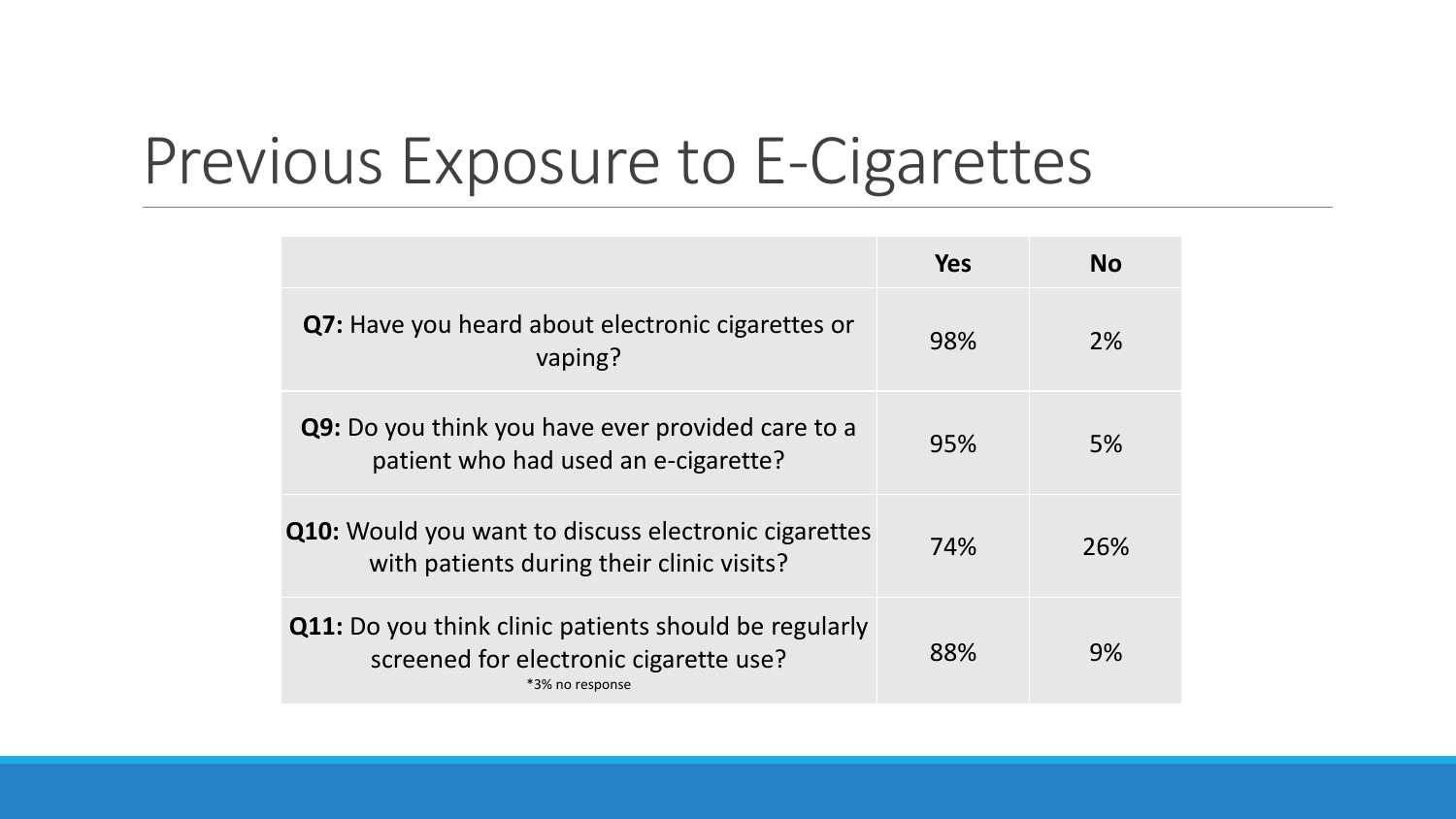#### Q8: Where have you obtained the information you have on electronic cigarettes/vaping? (Not Mutually Exclusive)

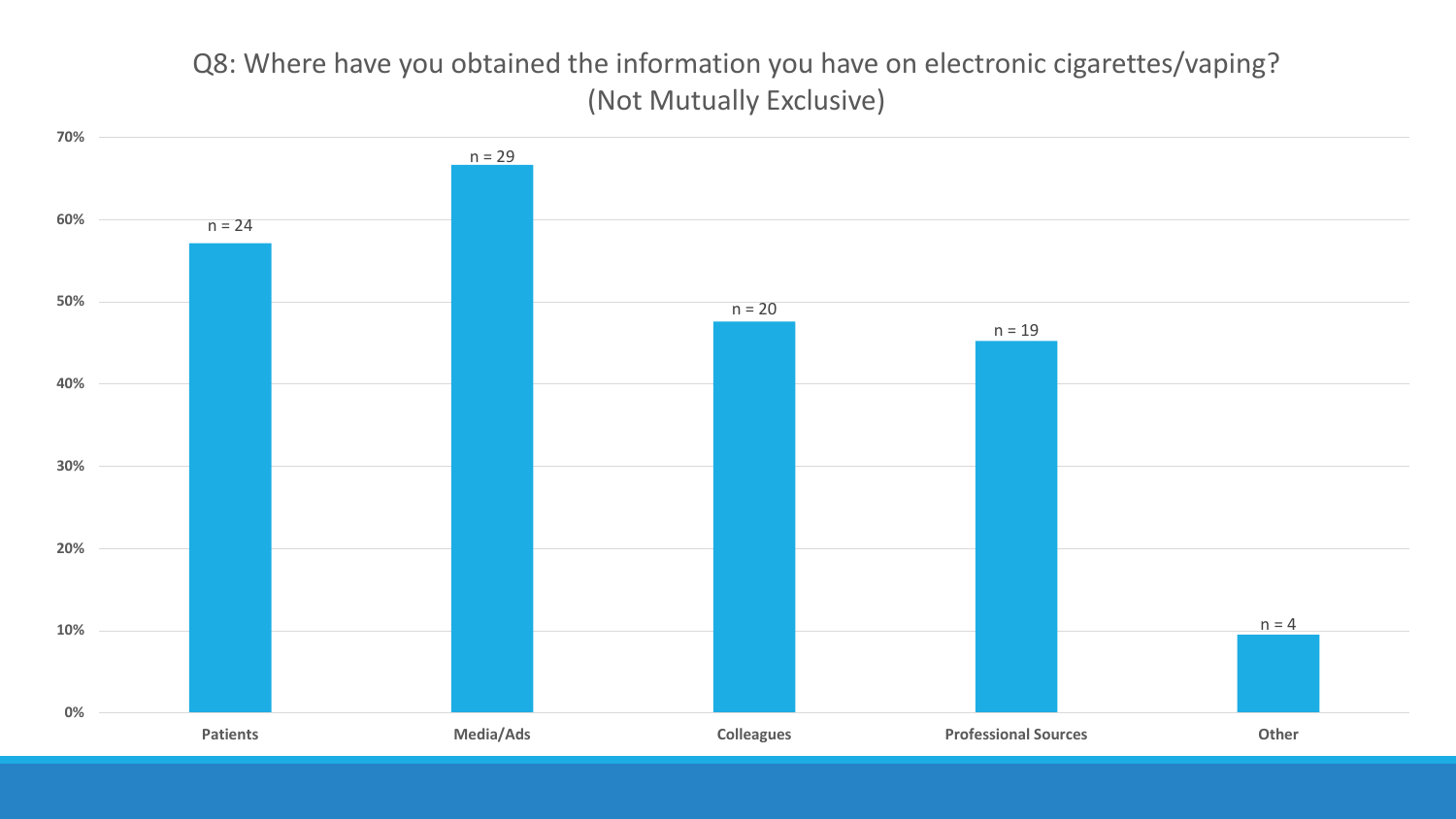## The Harms/Benefits of E-Cigarettes

Q12: Electronic cigarettes are safer/less harmful than traditional cigarettes.

Q13: Electronic cigarettes are safer/less harmful than smokeless tobacco (chew, dip, snuff, etc.)

Q14: Electronic cigarettes contain some chemicals that may cause long-term health effects.

\*2% no response



3 Tier Likert Data Breakdown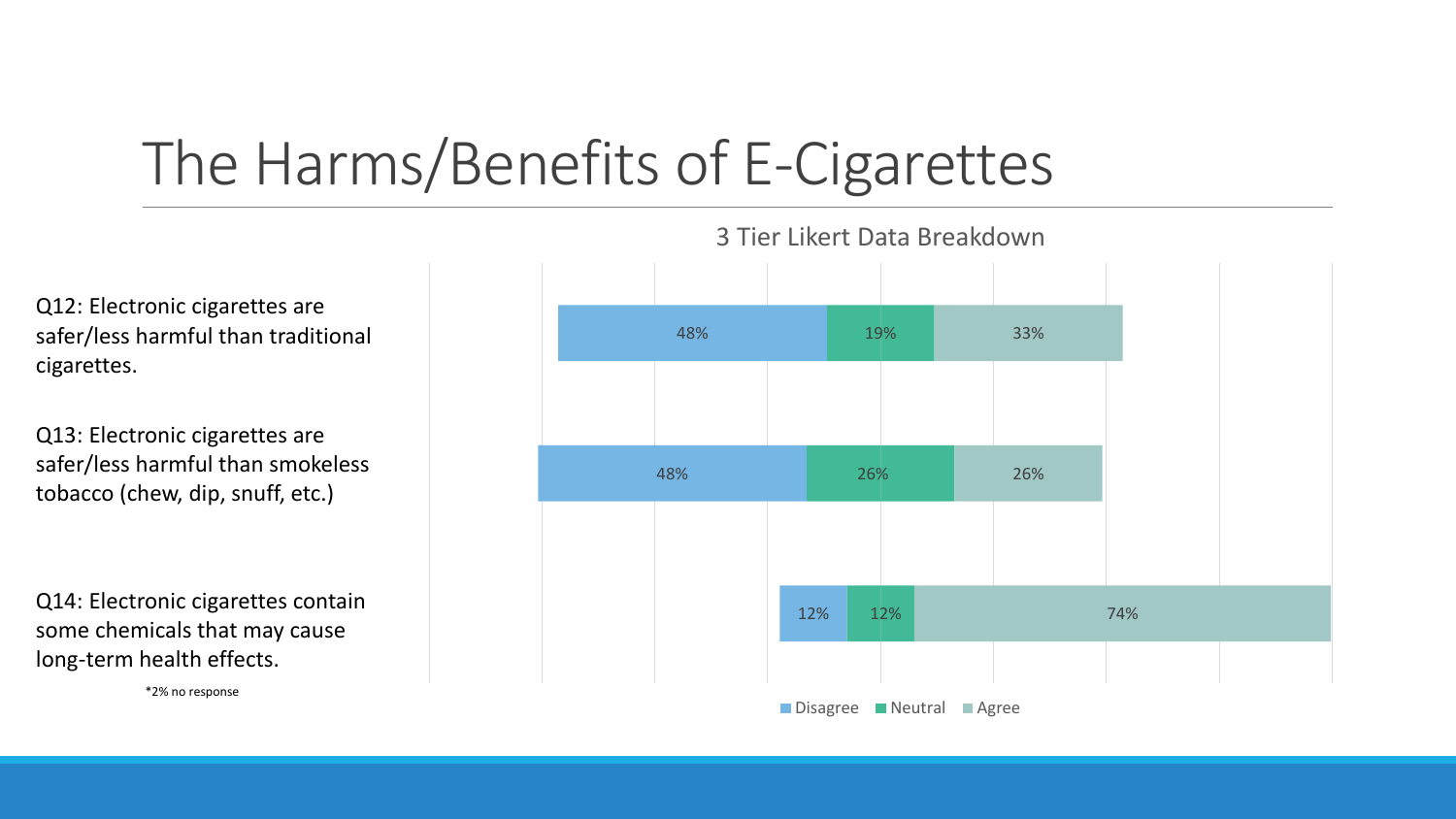## E-Cigarettes and Smoking Cessation

Q15: Electronic cigarettes could be a "gateway" to other tobacco use.

Q16: Electronic cigarettes encourage continuation among smokers who might otherwise quit.

Q17: Electronic cigarettes counter the effectiveness of smoke-free policies.

Q18: Electronic cigarettes can lower cancer risk in patients who use them as an alternative to cigarettes.

Q19: Electronic cigarettes are helpful as a harm reduction strategy and/or cessation aid.

Q20: Electronic cigarettes are FDA approved as a cessation aid.



3 Tier Likert Data Breakdown

■ Disagree ■ Neutral ■ Agree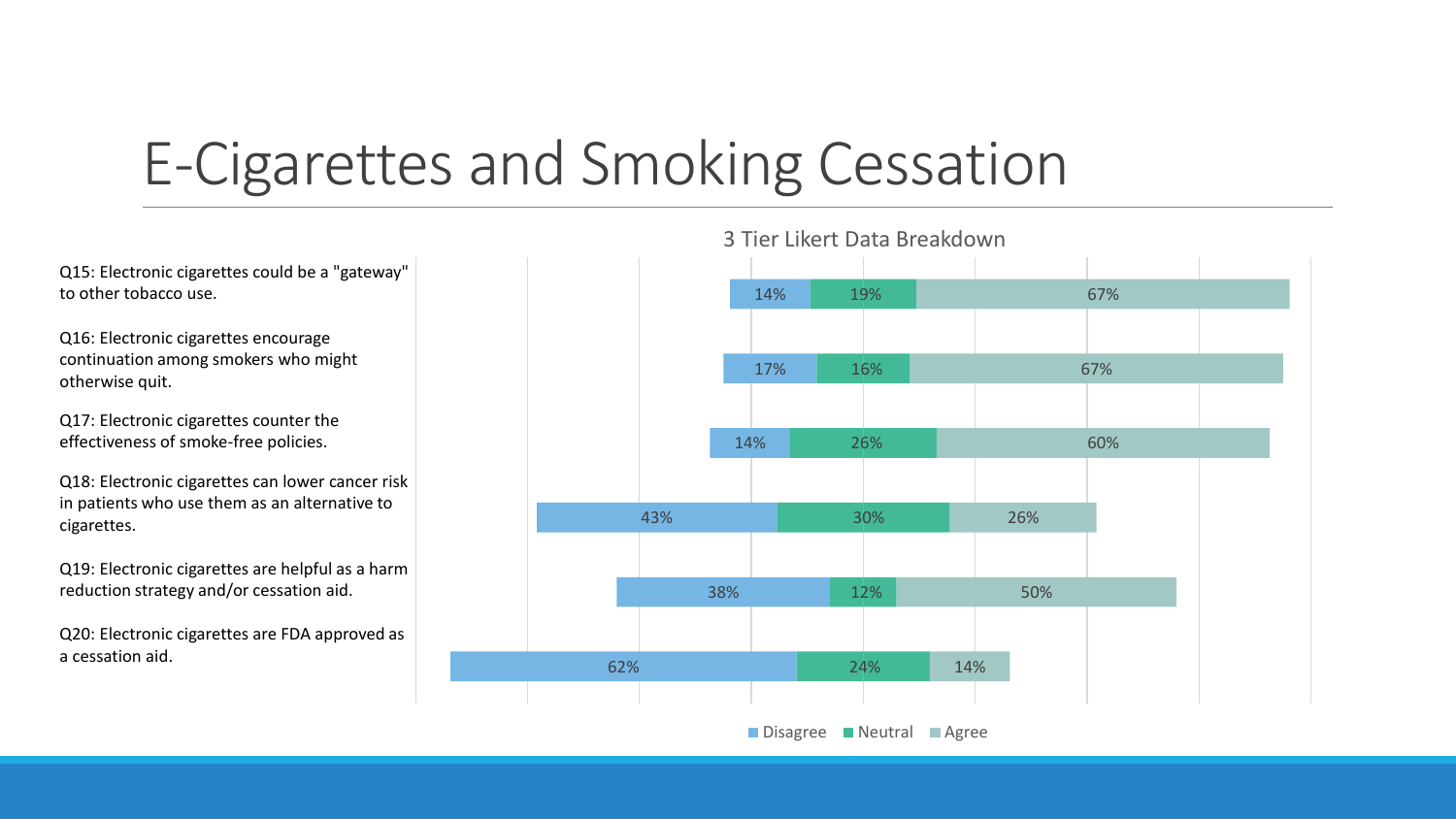# Educating Patients

Q21: My patients know about electronic cigarettes.

\*4% no response

Q22: Discussing electronic cigarettes with patients may encourage them to use electronic cigarettes. \*2% no response

Q23: It is important to discuss electronic cigarettes with patients. \*2% no response

Q24: Parents of adolescents need to know about electronic cigarettes. \*2% no response

#### 3 Tier Likert Data Breakdown

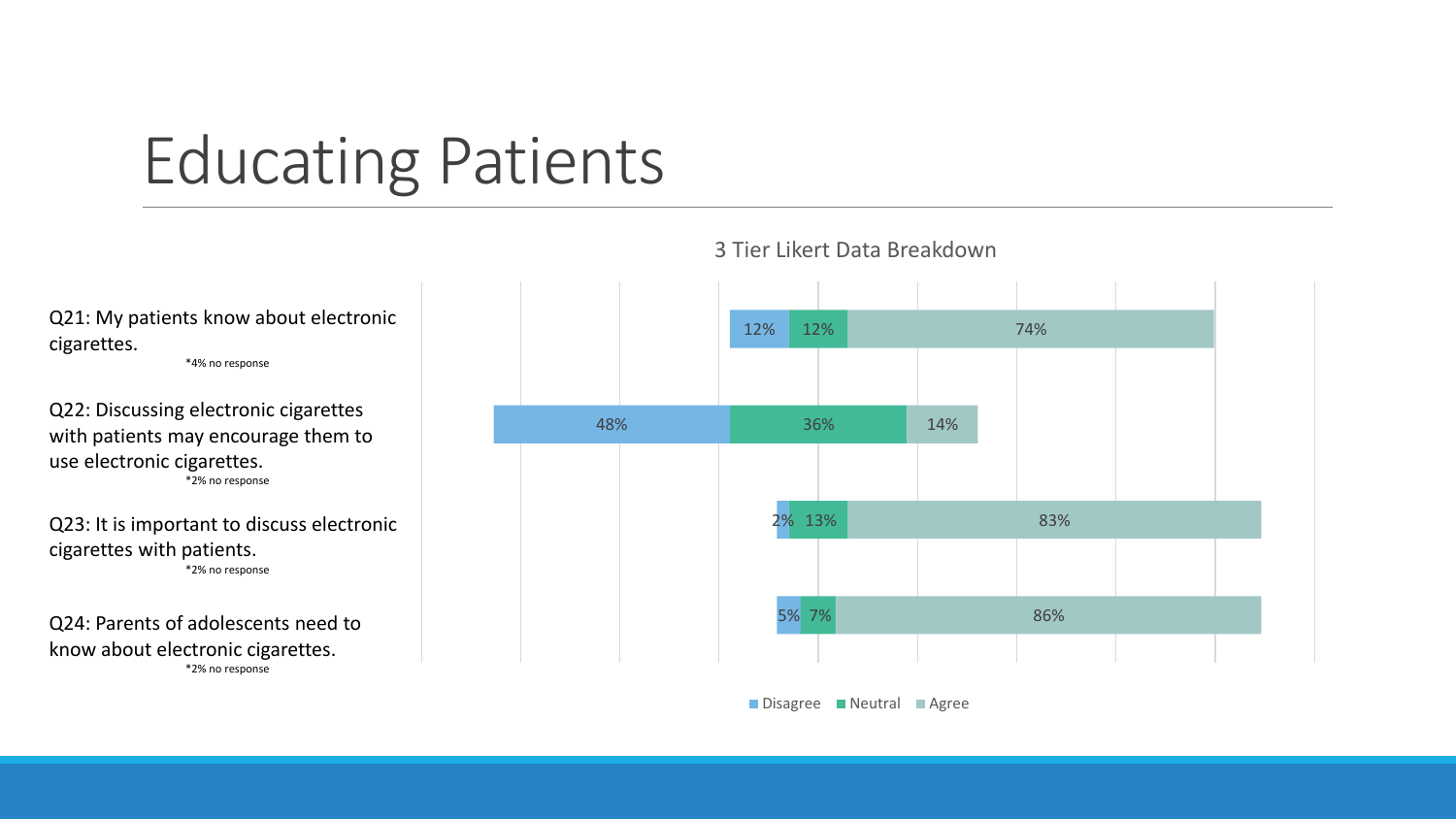

**Q25: Please indicate your level of comfort talking with patients about electronic cigarettes.**



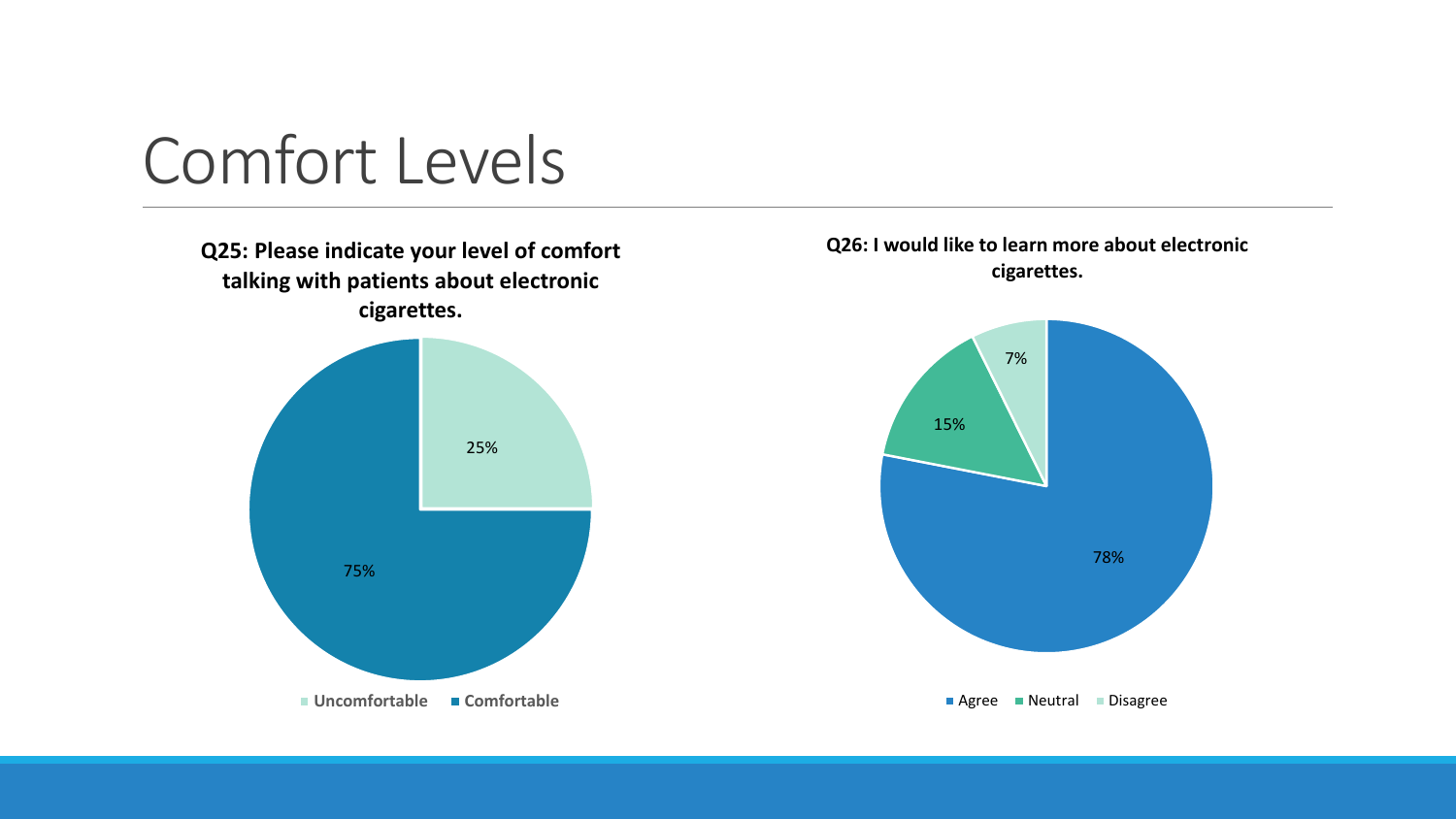#### Q27: How would you prefer to help your patients learn about electronic cigarettes? (Not Mutually Exclusive)

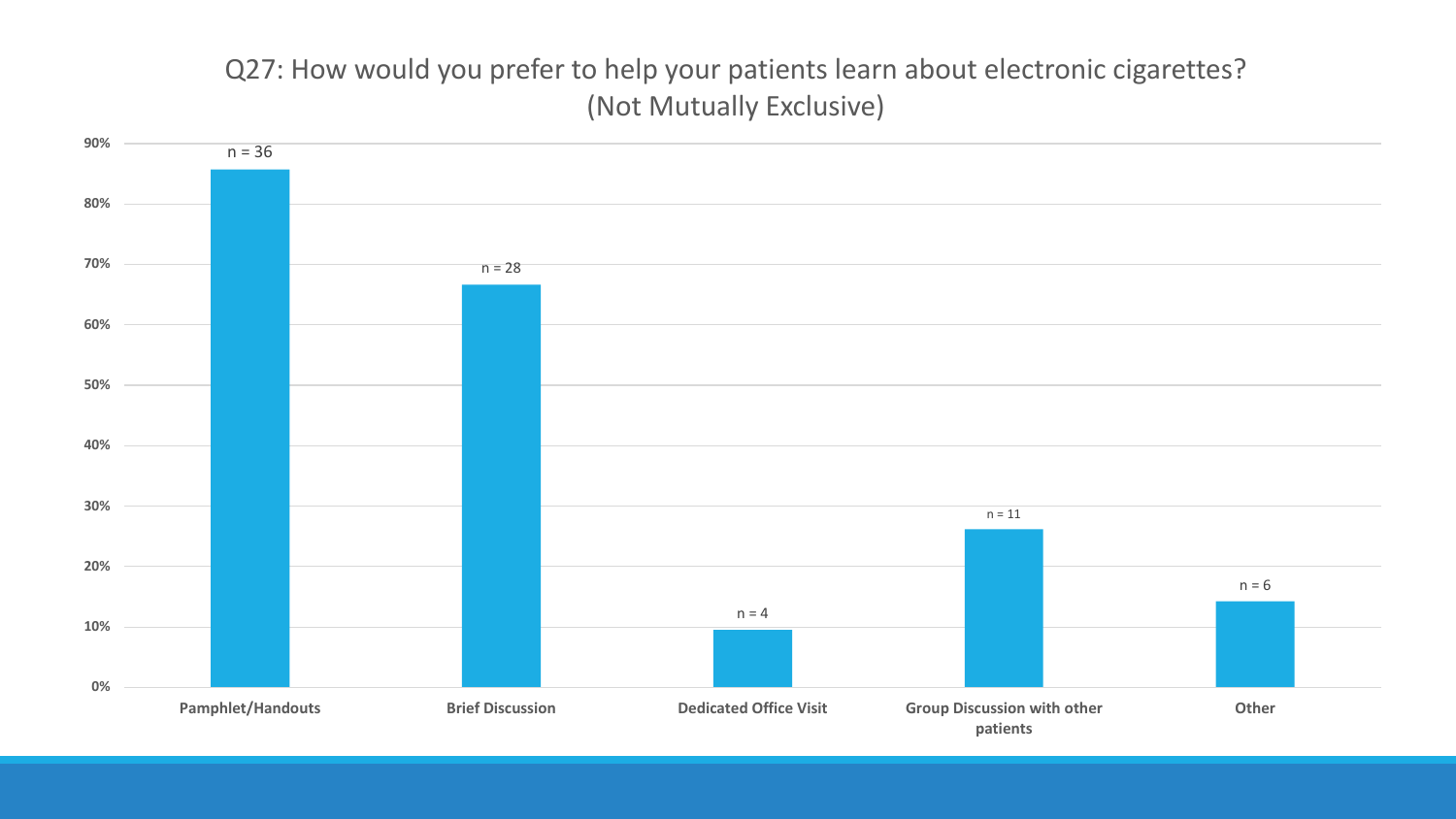# Results Highlights

- 48% of providers disagree that e-cigarettes are safer than combustible cigarettes and smokeless tobacco
- 74% of providers think there are other chemicals in e-cigarettes that are harmful
- Majority of providers think that e-cigarettes counteract efforts to decrease smoking initiation
- Disputable if e-cigarettes help with smoking cessation
- Majority of providers believe that patients know about e-cigarettes and acknowledge the importance of discussing them with adult and adolescent populations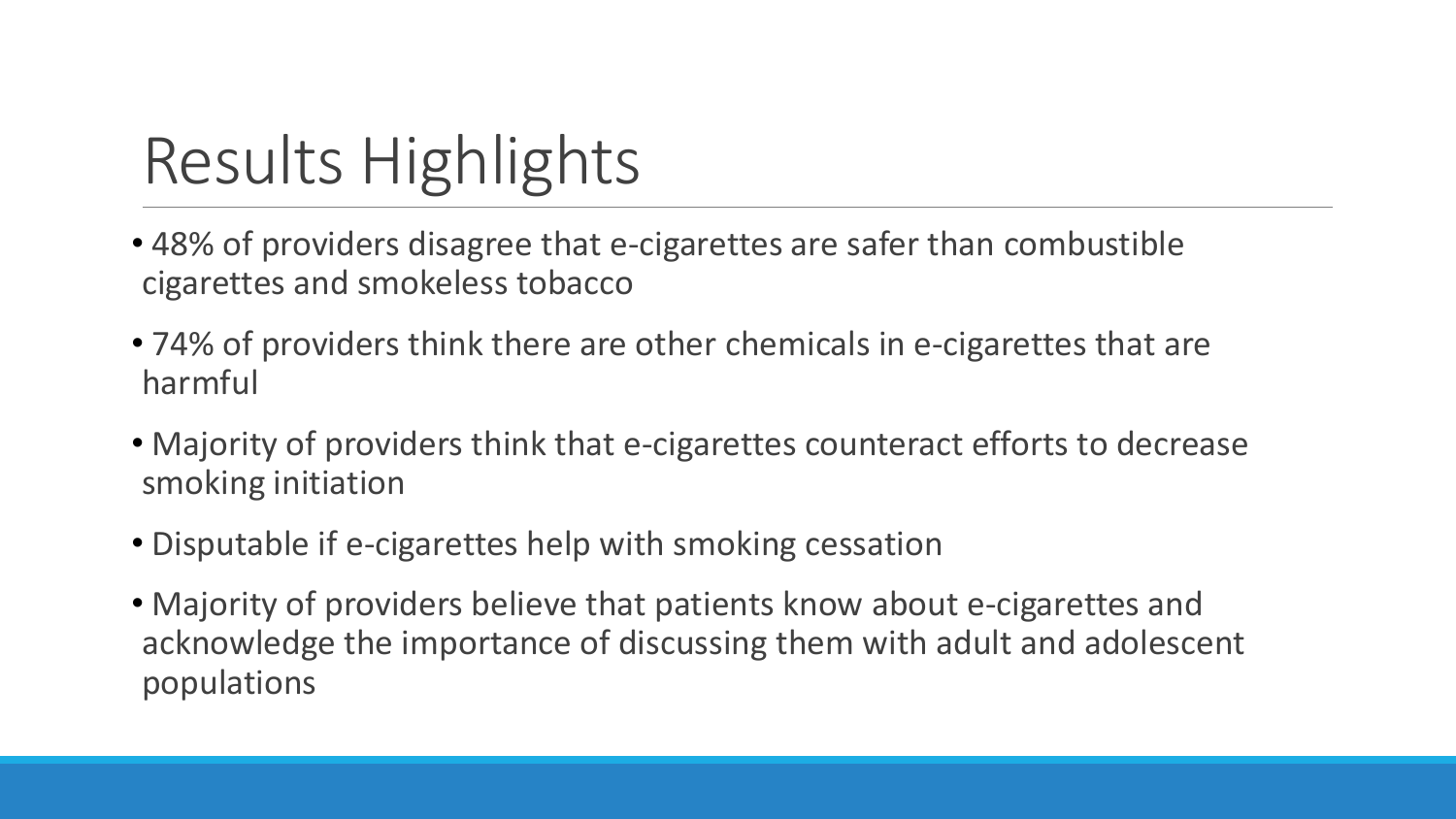# Conclusion

- 75% of providers express some comfort with regards to discussing e-cigarettes with their patients
- 78% of providers would like to learn more about e-cigarettes
- Providers prefer to educate patients using pamphlets or by having a brief discussion during visit
- Limitation: sample size is too small to yield significant statistical analysis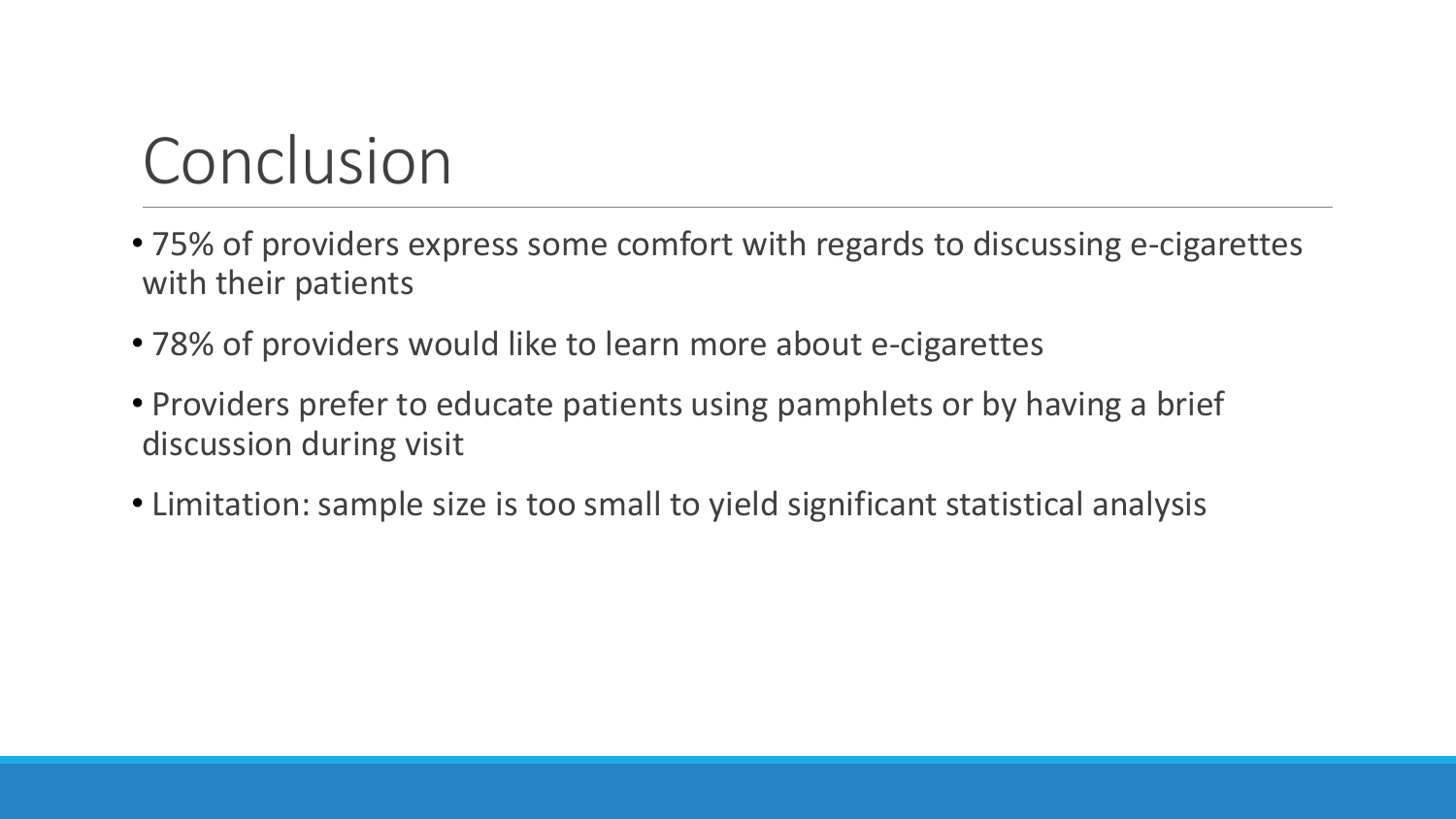# Future Work

- Expand the sample size
- Comparison between previous work on determining patient's view of e-cigarettes with providers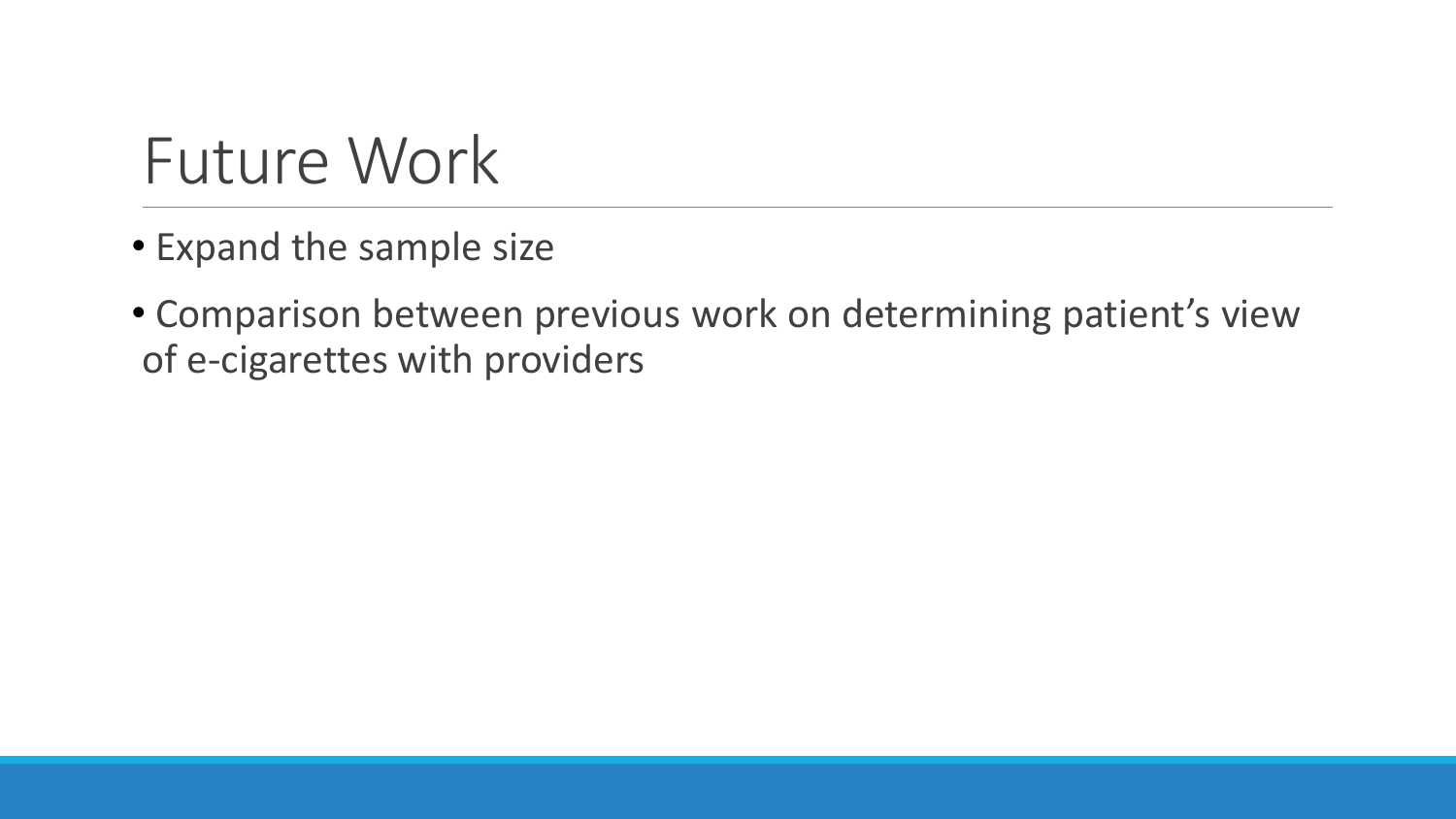# References

[1] U.S. Fire Administration. "Electronic Cigarette Fires and Explosions." *FEMA.* October 2016.

[2] Tushar Singh, M., PhD; René A. Arrazola, MPH; Catherine G. Corey, MSPH; Corinne G. Husten, MD; Linda J. Neff, PhD; David M. Homa, PhD; Brian A. King, PhD (2016). "Tobacco Use Among Middle and High School Students — United States, 2011–2015." MMWR - Morbidity & Mortality Weekly Report

[3] Brian A. Primack, M., PhD; Samir Soneji, PhD; Michael Stoolmiller, PhD; Michael J. Fine, MD, MSc; James D. Sargent, MD (2015). "Progression to Traditional Cigarette Smoking After Electronic Cigarette Use Among US Adolescents and Young Adults." <u>JAMA Pediatrics</u> 169(11).

[4] Carla J. Berg, Dana Boyd Barr, Erin Stratton, Cam Escoffery, Michelle Kegler (2014). "Attitudes toward E-Cigarettes, Reasons for Initiating E-Cigarette Use, and Changes in Smoking Behavior after Initiation: A Pilot Longitudinal Study of Regular Cigarette Smokers." Open J Prev Med 4(10).

[5] Regan AK, Promoff G, Dube SR, Arrazola R (2013). "Electronic nicotine delivery systems: adult use and awareness of the "e-cigarette" in the USA." Tob Control.

[6] Mark Doescher, MD, MSPH; Ming Wu, MD, PhD; Elizabeth Rainwater, MD; Ali Khan; Dorothy Rhoades, MD, MPH (2016). "Patient Perspectives on Discussion of Electronic Cigarettes in Primary Care."